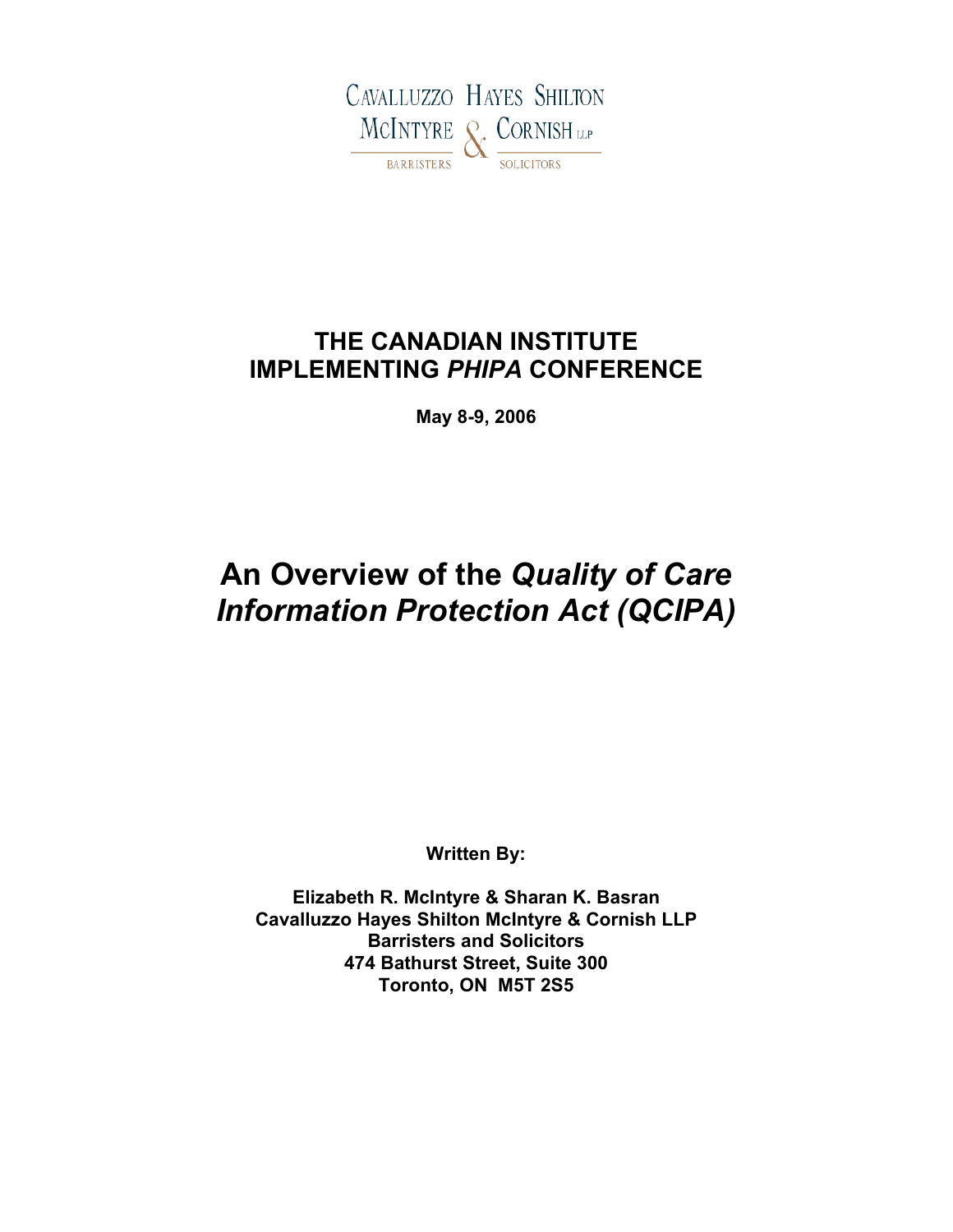#### **I. Introduction**

Initiatives to improve patient safety and quality of care in the Canadian healthcare system have been the subject of several historic reports. These reports have recognized that most adverse events or near misses to patients, are the result of systemic deficiencies, and improvements are more likely to result, not from modifying individual behaviour, but in systemic improvements through risk management and quality of care programs.<sup>1</sup>

Unfortunately, health care facilities have faced obstacles in implementing effective quality of care programs. This was recognized in the 2001 report, *Patient Safety and Healthcare Error in the Canadian Healthcare System*, by G. Baker and P. Norton. The authors conducted a comprehensive review on patient safety levels and initiatives to improve the quality of care. The review included a survey and interviews of many individuals directly involved in the health care system. Many health care facilities reported challenges in the identification and reporting of adverse incidents and using such information in an effective way to improve the health care system. The barriers identified to achieving these goals included a culture of punishment, the fear of liability, as well as a lack of effective systems with adequate resources:

There are concerns mentioned by many respondents about how errors are currently being defined, monitored, and acted upon. There is a lack of appropriate tracking systems and protocols to identify adverse events or near misses in many organizations. The punitive culture of many organizations and the lack of resources dedicated to systematic data collection and response to errors hinders the progress of accurately reporting and reducing healthcare errors.<sup>2</sup>

The Baker & Norton Report, along with other studies, have recognized that leading practices in quality of care initiatives include a non-punitive approach to error identification and investigation. This approach focuses on identifying aspects of the system that contribute to errors rather than casting blame on individuals. This data collected is then

<sup>1</sup> *Liability and Compensation in Health Care: a Report to the Conference of Deputy Ministers of Health of the Federal/Provincial/Territorial Review on Liability and Compensation Issues in Health Care* (R. Prichard, University of Toronto Press, 1990).

<sup>2</sup> *Patient Safety and Healthcare Error in the Canadian Healthcare System: A Systemic Review and Analysis of Leading Practices in Canada with References to Key Initiatives Elsewhere* (Prepared by G. Ross Baker and P. Norton for Health Canada, 2001, available on Health Canada's website at http://www.hc-sc.gc.ca.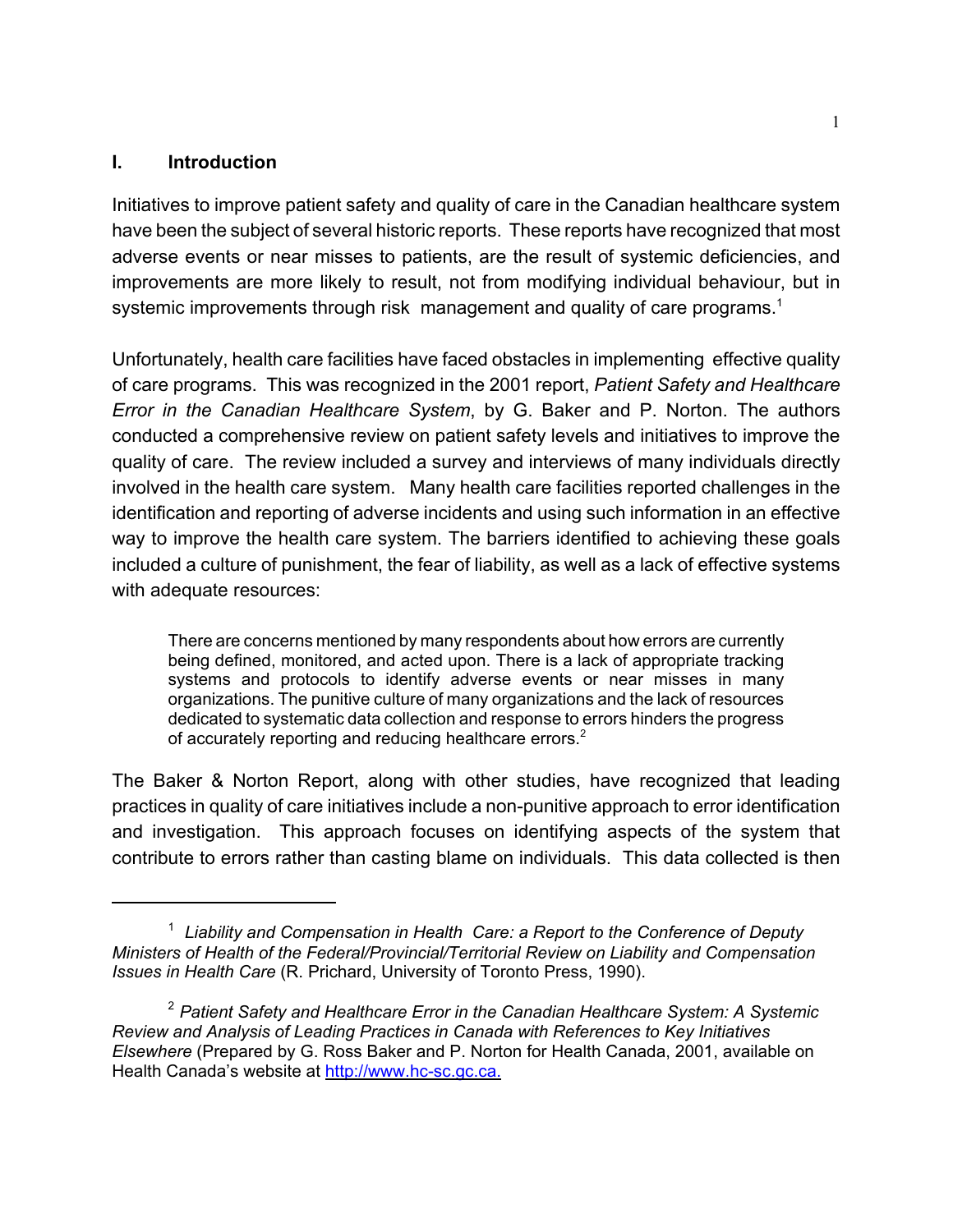used to identify deficiencies, and to implement systemic changes to reduce the risk of an error or prevent a similar occurrence in the future.<sup>3</sup> In other words, the goal is to prevent the preventable by learning from past incidents, and ultimately to improve patient safety. In addition to a cultural shift, it is necessary that this shift to a non-punitive approach is codified in legislation.

A critical element to quality of care initiatives is full and frank discussion by practitioners and managers, in the health care system. In order to achieve such openness, it has been consistently recognized that the information provided in the course of programs to improve the quality of care must be confidential and protected from disclosure in legal proceedings. More recently, the *National Steering Committee on Patient Safety* confirmed that the then existing legal and regulatory environment in health care perpetuated a fear of blame and litigation. As a result, disclosure discussions and quality improvement processes often did not involve an open dialogue, and sharing of questions or concerns. In that regard, the Committee recommended the following:

Review and where applicable, revise *The Evidence Act* and related legislation within all Canadian jurisdictions to ensure that data and opinions associated with patient safety and quality improvement discussions, related documentation and reports are protected from disclosure in legal proceedings. The protection would extend to this information when used internally or shared with others for the sole purpose of improving safety and quality. Wording within the applicable Acts should ensure that all facts related to an adverse incident are recorded on a health record that is accessible to the patient or designated next of kin, and are not considered privileged.<sup>4</sup>

For the first time, Ontario has introduced legislation, the *Quality of Care Information Protection Act* (*QCIPA)*, which provides a level of protection to specific quality of care initiatives. *QCIPA* is part of a broader privacy-protecting initiative under which activities to improve the quality of care are facilitated by removing barriers to the gathering and sharing of information. In doing so, Ontario is following the lead of other provinces which already have conferred a statutory privilege on certain quality of care activities. Ontario has also expanded on the protection afforded such information. While the other provinces prohibit disclosure of quality of care information in legal proceedings, *QCIPA* also addresses any form of disclosure.

<sup>3</sup> *Ibid. under 4.4. Leading Patient Safety Practices in Canada* 

<sup>4</sup> *Building a Safer System: A National Strategy for Improving Patient Safety in Canadian Healthcare*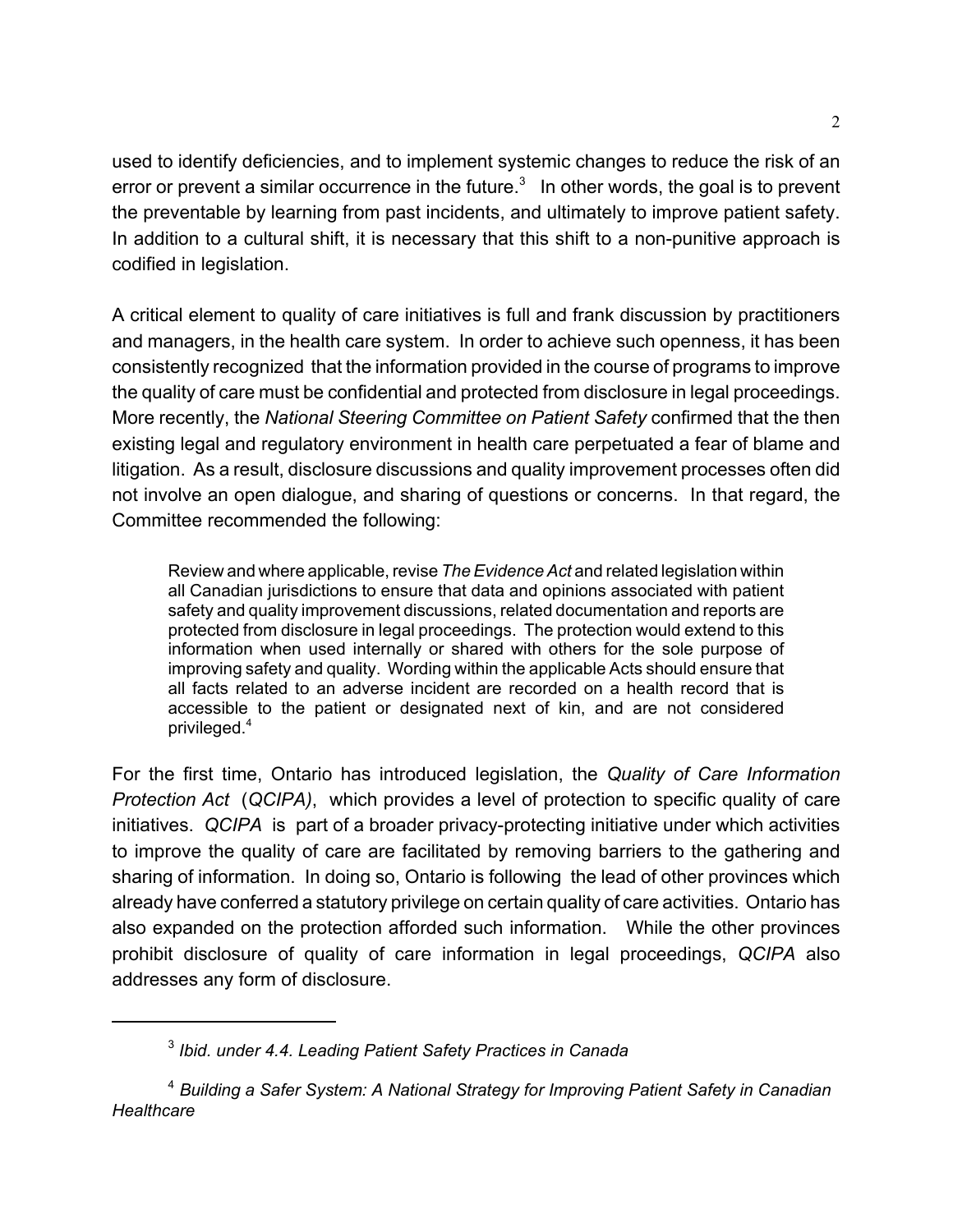### **II. Overview: The Intersection Between** *QCIPA* **and** *PHIPA*

Both the *Personal Health Information Protection Act (PHIPA)*<sup>5</sup> and *the Quality of Care Information Protection Act* (QCIPA)<sup>6</sup> were enacted in Bill 31 (*The Health Information Protection Act).* When the Bill was introduced in the legislature, *PHIPA* was known as Schedule A and *QCIPA* as Schedule B of the Bill. However, this is somewhat misleading, since it implied that *PHIPA* and *QCIPA* were part of one Act. In fact, each operates as a free standing and separate statute.

Moreover, each statutes deals with different types of information for distinct purposes:

### *PHIPA*

- The *PHIPA* relates to personal health information ("PHI"), which is identifying information about an individual patient, living or deceased. PHI includes information related to the health of a specific individual, or health care provided to a specific individual. In addition, PHI must also be identifying in that it is provided in a form that identifies an individual or could reasonably foreseen to identify an individual.<sup>7</sup>
- The purpose of *PHIPA* is to protect the confidentiality of PHI and the privacy of individuals in a manner which is consistent with providing effective health care. It does so by imposing obligations on Health Care Custodians to obtain a patient's consent for the disclosure, use, and collection of PHI, except as permitted under *PHIPA*. At the same time, the Act also grants patient the right to access a record of PHI and the means to exercise this right. $8$

<sup>5</sup> *Personal Health Information Protection Act* (PHIPA) S.O. 2004, Chapter 3, Schedule A

<sup>6</sup> *Quality of Care Information Protection Act,* 2004 S.O. 2004, Chapter 3, Schedule B

<sup>7</sup> *supra note 5,* sections 4(1) & 4(2).

<sup>8</sup> *supra note 5,* sections 1, 29, 51.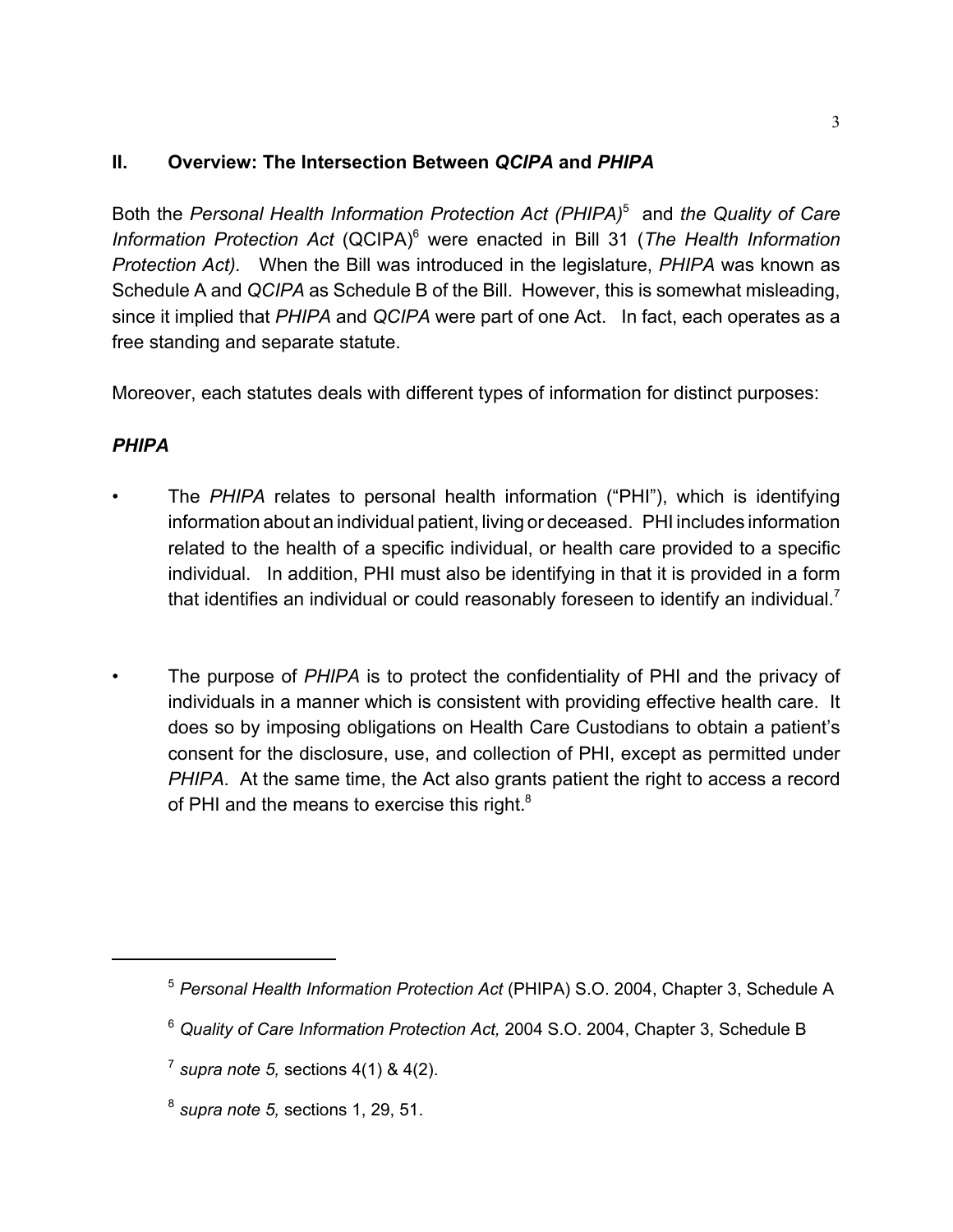### *QCIPA*

- *•* The *QCIPA* relates to quality of care information ("QOC information"), which includes but is not limited to Personal Health Information. QOC information may not be health information related to a specific individual, nor identify any one individual. Quality of Care Information is defined in relation to a statutorily recognized "Quality of Care Committee", which meets the requirements set out under *QCIPA*. As explained in more detail below, QOC information is any information, whether PHI or not, which is collected by or prepared for a special committee designated by a health care facility and known as a "Quality of Care" Committee.
- The purpose of *QCIPA* relates to improving quality of care by encouraging frank discussions by overriding patient consent, and allowing health care professionals to disclose information to the Quality of Care Committee. *QCIPA* and *PHIPA* create a protective barrier around QOC information in a number of ways: by prohibiting anyone other than the QOC Committee, including patients, from accessing QOC information $^9$  ; prohibiting anyone from disclosing QOC information subject to narrow exceptions, and confers a statutory privilege on such information in legal proceedings.<sup>10</sup>

Therefore the focus is to allow a limited form of disclosure without patient's consent, unlike *PHIPA*, and to limit a patient's right to otherwise access information respecting him/herself such as an incident involving the patient.

In the event of a conflict between *PHIPA* and *QCIPA,* it is clear that *QCIPA* prevails.<sup>11</sup> However, *PHIPA* defines conflict narrowly to cover only those cases, where it is impossible to comply with both *PHIPA* and another Act.<sup>12</sup> Therefore, the statutory intent is clearly to read *PHIPA* and *QHIPA* harmoniously as part of an internally consistent legislative scheme in so far as possible.

- $11$  *supra note 5*, section 7(4).
- <sup>12</sup> *Ibid.,* section 7(3).

<sup>9</sup> *Ibid.,* sections 51(1)(a) and 52(1).

<sup>&</sup>lt;sup>10</sup> *supra note 6*, sections  $4(1)$  and  $5(1)$  &  $5(2)$ .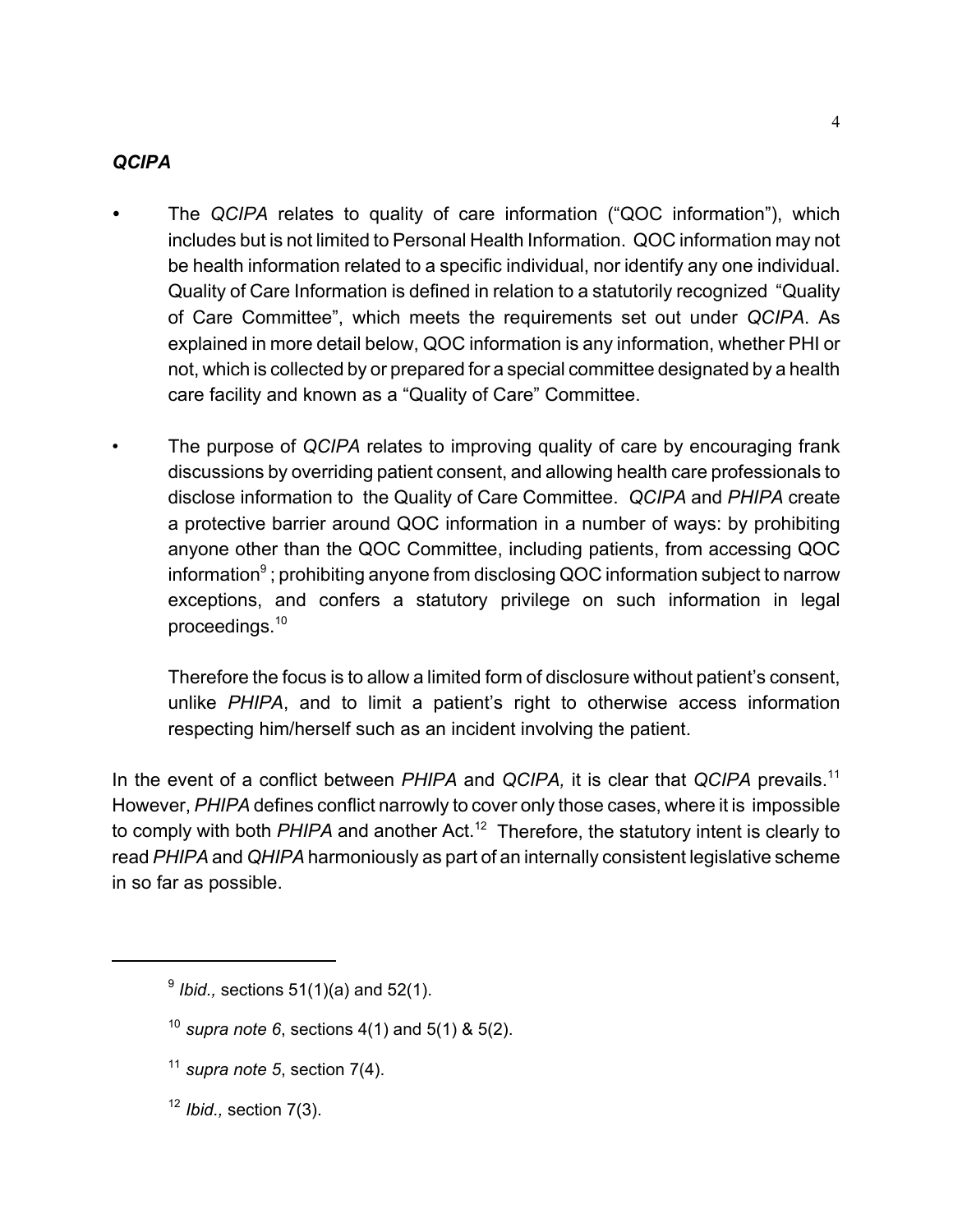*PHIPA* also addresses quality of care information in its access provision and provides for different reviews relating to quality of care:

• The right of patients to access information under *PHIPA* applies to a record of PHI about an individual and excludes Quality of Care information.<sup>13</sup> However, it is important to recognize that QOC information does not include information contained in a record maintained for the purpose of providing health care to an individual. This would include a patient's chart and recorded maintained by a health care facility that do not form part of a chart but are needed to provide patient care. QOC Information also does not include facts contained in a record of an incident involving the provision of health to a specific patient, except if those facts are also fully recorded in the health record of the patient.<sup>14</sup>

Therefore, patients are not restricted from accessing facts of an incident which are recorded (such as in an incident report) and revealed to a Quality of Care Committee under *QCIPA*, when these same facts are not included in the patient's health record. This imposes an important limitation on the protections afforded under *QCIPA.* 

It is also important to note that there are different types of review related to quality of care, which are permitted under *PHIPA* and *QHIPA. PHIPA* allows a health information custodian to use PHI about an individual without a patient's consent, for the purpose of risk management, error management, or for the purposes of activities to improve or maintain the quality of care.<sup>15</sup> Such reviews carried out by committees or other groups which have not been designated as a Quality of Care Committee under *QCIPA* are not shielded from disclosure*.* Therefore, both managers and professionals working in facilities need to be cognizant of the range of reviews which may be conducted and which ones are subject to protection under *QCIPA.*

<sup>15</sup> *supra note 5, section 37(1)(d)*.

<sup>13</sup> *Ibid.,* section 51(1)(a).

<sup>14</sup> *supra note 6,* section 1.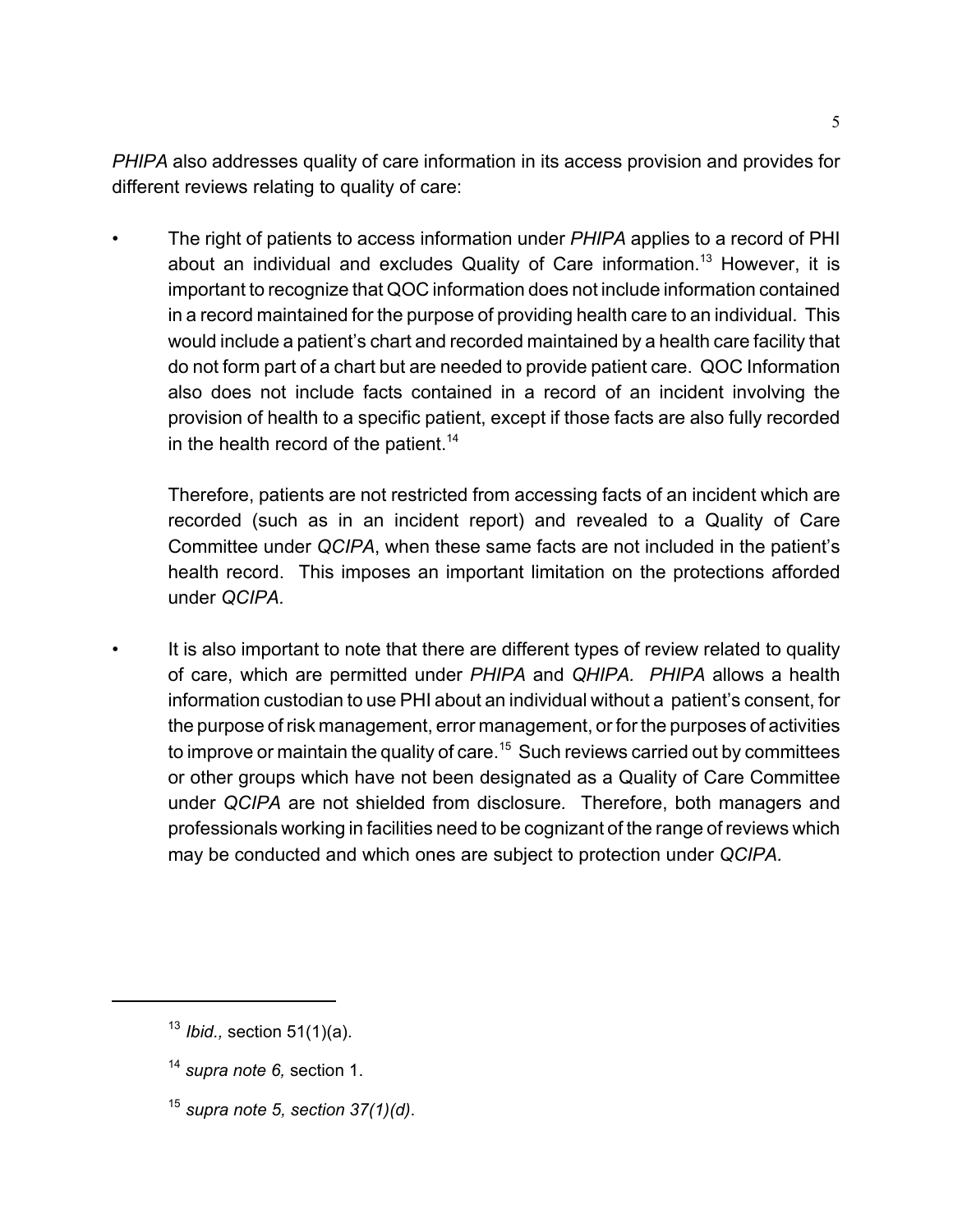### **III. Overview of QCIPA**

As explained, *QCIPA* does not grant protection to information related to any quality of care review. To the contrary, an individual is only prohibited from disclosing that information which fits within the statutory definition of Quality of Care Information. The definition incorporates a special "Quality of Care Committee" designated under *QCIPA* as such by authorized facilities. QOC information is any information, whether PHI or not, which is collected by or prepared for a Quality of Care committee in relation to its purposes to improve or maintain quality of care.<sup>16</sup> As explained in other literature "...without a quality of care committee there is no quality of care information. If information is discussed without any connection to a quality of care committee, even for the purpose of improving the quality of care, the protection provided in *QCIPA* will not apply."<sup>17</sup>

If information is considered QOC information, then the Act places a complete prohibition on the disclosure of such information, except as permitted under the Act.<sup>18</sup> This includes patients. *QCIPA* also creates a statutory privilege and prohibits disclosure of QOC information in "proceedings" as follows:

- *No person* is allowed to ask a witness and no court or other body holding a proceeding can permit or require a witness in the proceeding to disclose quality of care information.19 Therefore, the section prohibits asking a witness about QOC information, and the court is directed not to allow the witness to respond to any such questions;
- Quality of care information is not admissible evidence in a proceeding.<sup>20</sup>

<sup>20</sup> *Ibid., section 5(2).* 

<sup>16</sup> *supra note 6,* section 1.

<sup>&</sup>lt;sup>17</sup> Guide to the Ontario Personal Health Information Protection Act H. Perun, M. Orr, & F. Dimitriadis (Irwin Law, 2005) at 615.

<sup>18</sup> *Supra note 6,* section 4(1).

<sup>19</sup> *Ibid.,* section 5(1)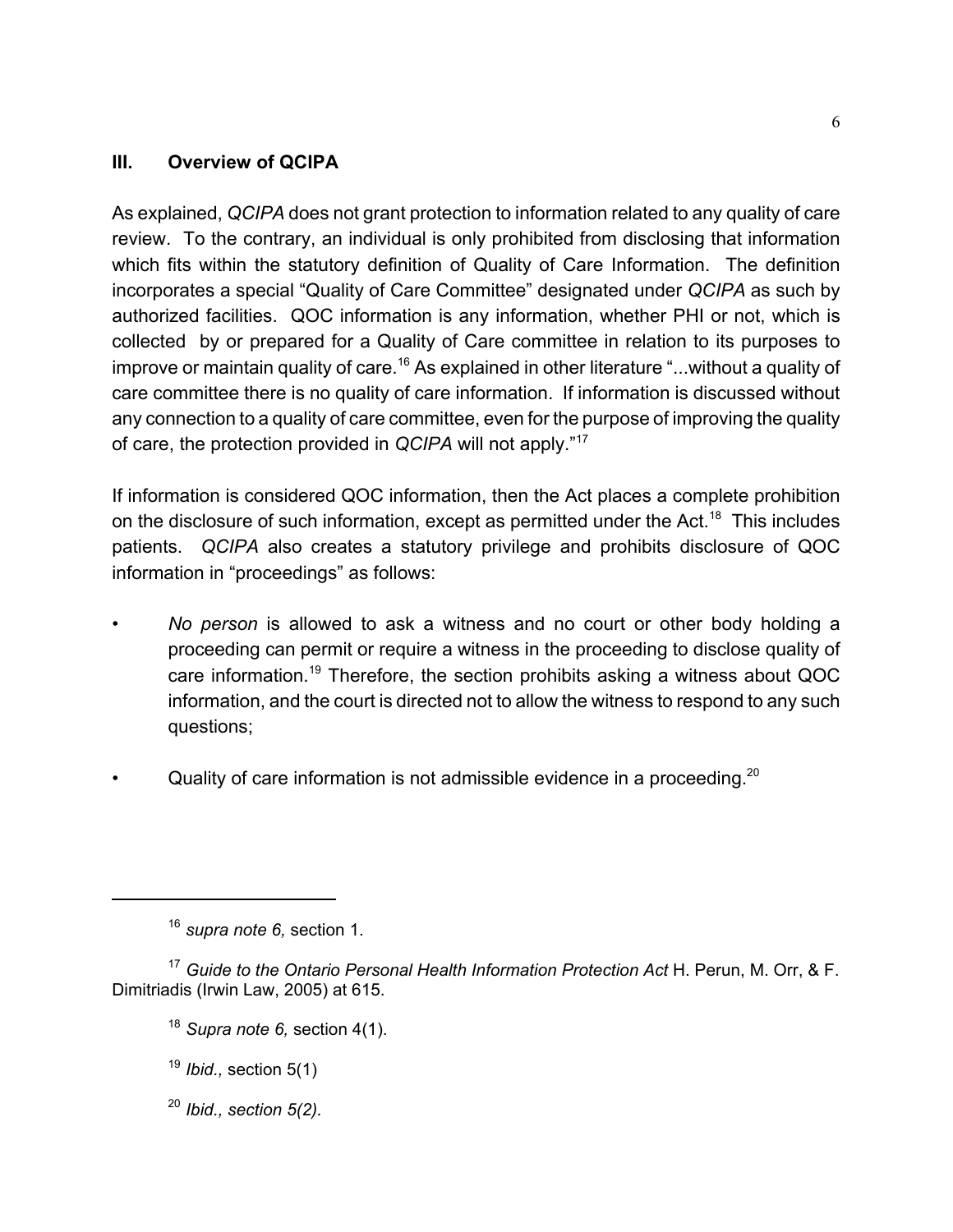Proceeding is defined under the Act as follows:

proceeding includes a proceeding that is within the jurisdiction of the Legislature and that is held in, before, or under the rules of a court, a tribunal, a commission, a justice of the peace, a coroner, a committee of a College within the meaning of the Regulated Health Professions Act, 1991, a committee of the Board of Regents continued under the Drugless Practitioners Act, a committee of the Ontario College of Social Workers and Social Service Workers under the Social Work and Social Services Work Act, 1998, an arbitrator or mediator, but does not include any activities carried on by a quality of care committee. $21$ 

As can be seen, proceeding has been defined broadly to include a wide range of legal proceedings under provincial jurisdiction. The definition excludes proceedings under Federal Jurisdiction such as those under the *Criminal Code*. Therefore, if a professional discloses potentially criminal activity such as an alleged assault or substandard care which rises to the level of criminal negligence to the QOC Committee, such communications wold not be protected if criminal charges were laid.

Interestingly, unlike other provinces, Ontario did not exclude certain provincial bodies from the definition of proceeding. For example, in British Columbia, the privilege accorded to quality of care initiatives, does not apply to internal Hospital proceedings before a Board of Management, which often holds hearings respecting privileges of a physician or staff appointment. As well, B.C. legislation allows for disclosure to designated regulatory bodies for certain professionals including physicians, nurses, dentists, and others.<sup>22</sup>

Another consideration is whether proceeding includes pre-hearing processes such as an investigation. There are a number of arguments that the privilege applies to investigations. The meaning of proceeding is not restricted under *QCIPA.* Further, the definition of proceedings includes not only matters "before" but "under" the listed bodies. Although this issue has not yet been interpreted, this wording would support that proceedings encompasses both a formal hearing, as well as the investigatory process leading up to a hearing before the designated body. The ordinary meaning of proceeding often includes a step that is part of a larger action before a court or special proceedings before administrative bodies.

<sup>21</sup> *Ibid., section 1.* 

<sup>22</sup> *Evidence Act* RSBC 1996 Chapter 124, section 51(1).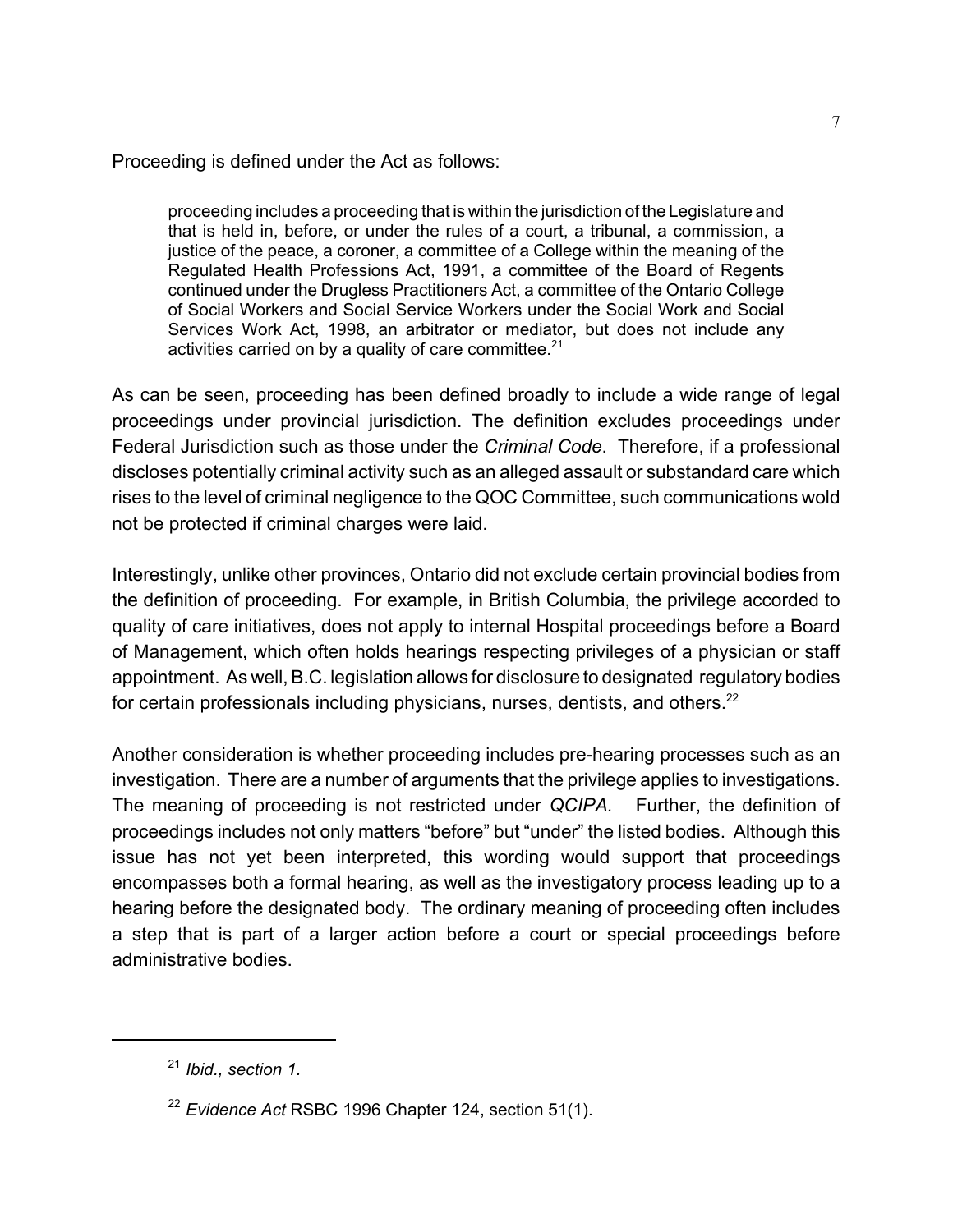Further, in order to achieve the objectives of the legislation, full and frank discussion to improve quality of care, the statutory privilege must be meaningful and effective. For instance, it would make no sense to prohibit disclosure of information at a disciplinary hearing for alleged professional misconduct, and permit such information to be disclosed in the course of an investigation conducted by a College. Essentially, investigators would gain knowledge of QOC information when the same information may not be the subject matter of questions or admissible evidence at a hearing.

Another consideration is how *QCIPA* interacts with other provincial legislation mandating reports and investigations, such as the *Coroner's Act*. Proceedings includes a proceeding *before or under* a Coroner*.* The Coroner's Act imposes an obligation on a person to person to report the "facts and circumstances relating to the death" to the Coroner's office where there is reason to believe a death was caused by specified reasons. As *QCIPA* collected facts of an incident, which are recorded and are not included in the patient's charts is not considered quality of care information, the facts of a death may be disclosed. On the other hand, opinions and evaluations made by a QOC Committee may not be disclosed.

### **IV.** *QCIPA* **Designated Quality of Care Committees**

To qualify as a "Quality of Care" Committee under *QCIPA* must be specifically designated by an authorized institution and perform quality of care functions. *QCIPA* protects those quality or peer review processes conducted by the QOC Committee for the purpose of evaluating the provision of health care with a view to improving or maintaining the quality of health care **or** the level of skill, knowledge, and competence of the person who provided the health care. Therefore reviews conducted by committees other than a *QCIPA* designated QOC Committee, or by a QOC Committee but for some other purpose unrelated to its function to improve or maintain quality of care would not be protected. However, *QCIPA* does not limit a facility to only one QOC Committee. Rather, it is possible to have more than one Committee so long as they meet all the criteria set out in *QCIPA.*

There are a number of steps in properly setting up a QOC Committee. First, an organization must be authorized under *QCIPA* to establish a QOC Committee:

• public hospitals, private hospitals, and independent health facilities;

<sup>&</sup>lt;sup>23</sup> R.S.O. 1990 c. 37, section 10.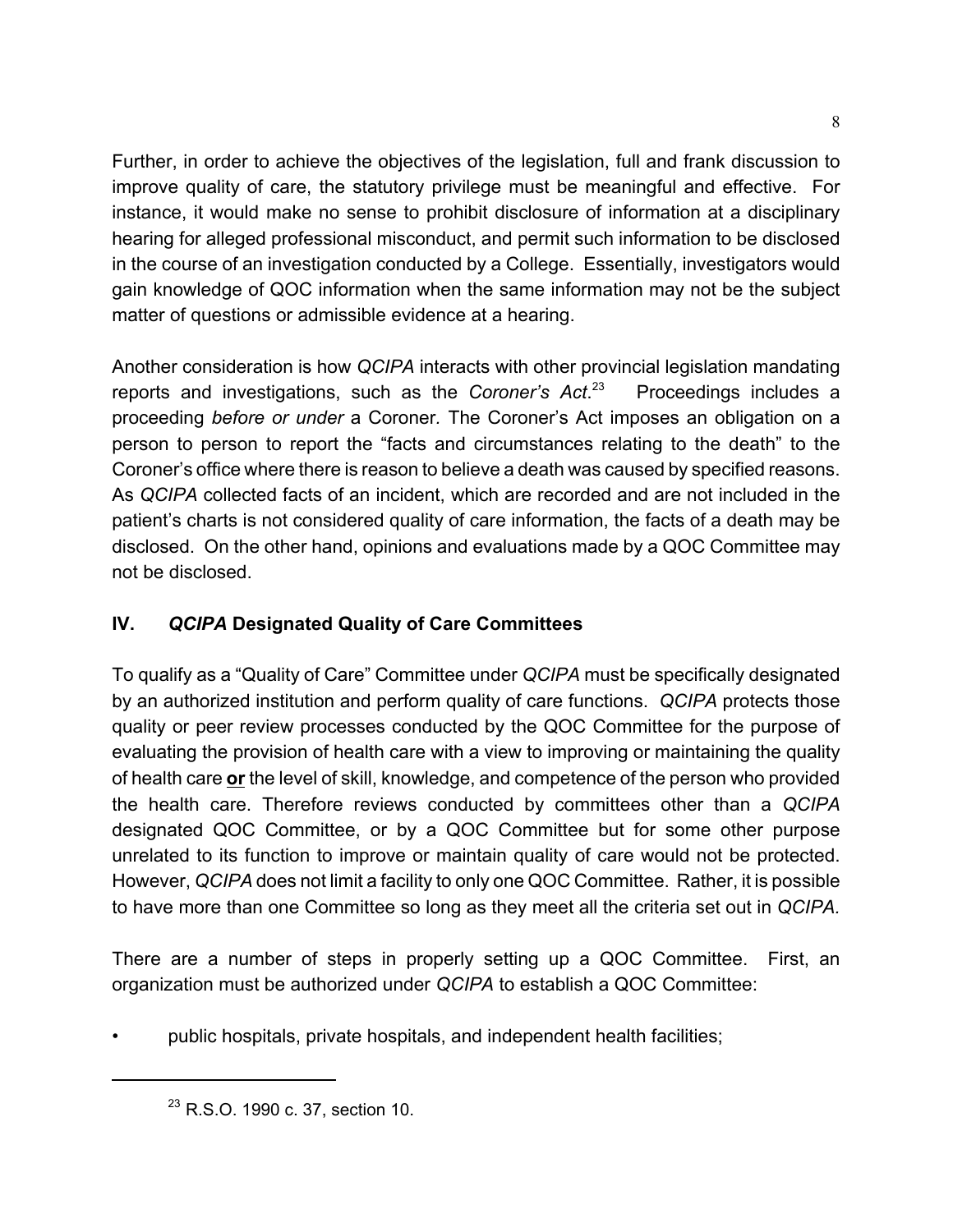- psychiatric facilities and an institution within the meaning of the *Mental Health Act*;
- long-term care facilities (nursing homes, charitable home for the aged);
- licensed medical laboratories and specimen collection centres;
- the Ontario Medical Association and Canadian Blood Services in respect of its quality assurance activities with licensed medical laboratories and specimen collection centres.<sup>24</sup>

Second, the QOC Committee must possess and perform quality of care functions: one of the functions of the Committee must be to improve and/or maintain the quality of care, or the level of skill, knowledge, and competence of health care professionals.

Practically, these two criteria are implemented pursuant to section 3 of Ontario Regulation 297/04. The Committee must be formally designated in writing by the authorized entity and be conferred with quality of care functions. The designation is typically by way of resolution of the board of directors or senior management, consistent with the hospital's bylaws and internal governing structure. In addition there must be terms of reference, which along with the written designation must be available to the public. The terms of reference would detail such things as its purpose consistent with *QCIPA*, the membership of the Committee, its reporting responsibilities, its authority to collect information from professionals, and set out its mandate or functions broadly. The Ontario Hospital Association has published an excellent resource to guide Hospitals to implement *QCIPA* and guidelines for creating a QOC Committee.<sup>25</sup>

There are several practical considerations which must be considered when applying *QCIPA* to the existing structure of a facility:

If a Committee is designated as a QOC Committee, it may be a multi-purpose Committee, with quality of care functions being one of several functions. However, it is important to note that protections under *QCIPA* apply only to a QOC Committee's quality of care functions and not for other functions. In other words, the quality of care information may only be protected if it relates primarily or solely to the improvement or maintenance of the quality of health care. If such a structure is adopted, then quality of care information functions must be kept separate from other

<sup>24</sup> *Supra note 6,* section 1, *Ontario Regulation 297/04* section 1

<sup>25</sup> *Quality of Care Information Protection Act (QCIPA) Toolkit* (Ontario Hospital Association), available at www.oha.com.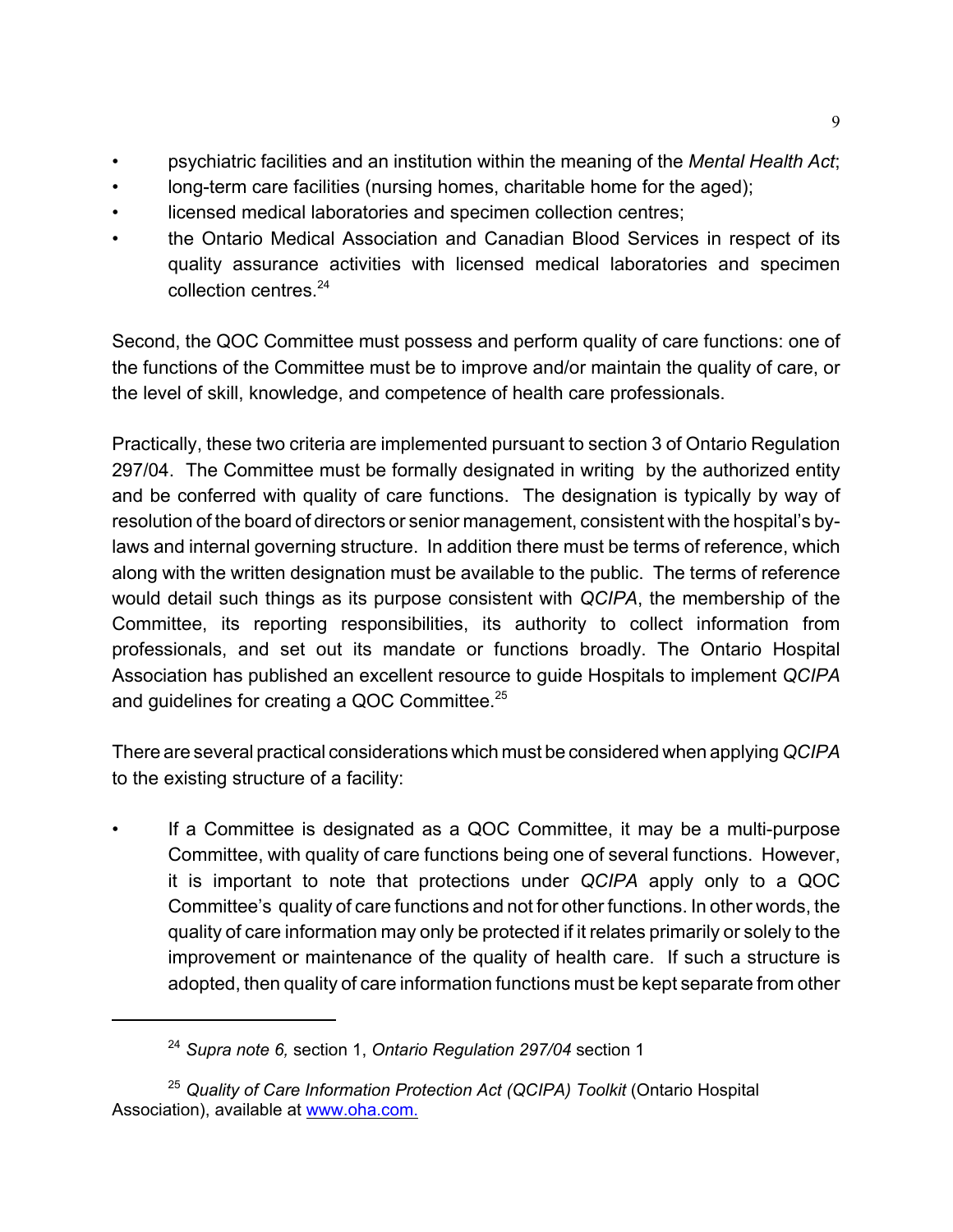functions. This may involve a designated time period or formal declaration as to when the Committee is engaging in QOC activities, as well as separate minutes or notes for QOC activities.

• Such measures to separate the functions of multi-purpose Committees may be difficult to maintain in practice. In particular, there may be confusion as to whether an issue discussed is considered related to Committee's quality of care functions or not. It has been recommended that a single and QOC Committee dedicated solely to QOC functions is less risky and preferred.<sup>26</sup> In this way, the activities of the QOC Committee clearly relate to a single QOC function, and fit within the four corners of *QCIPA* protected activities.

This is strengthened by the fact that such a QOC Committee may delegate QOC functions to another Committee not designated as a QOC Committee and retain the protections under *QCIPA*. The information generated by this non-designated Committee is protected because the other Committee is engaged in the review as a delegate of the QOC Committee.<sup>27</sup> This is supported by the regulations, in that QOC Committee includes "..every person who participates or assists with the Committee's function..."28 Arguably this would include experts, administrative staff, and hospital committees which assist the QOC in achieving its quality of care functions.

Facilities must also consider whether it is appropriate to designate an existing Committee as a QOC Committee and/or create a new committee under *QCIPA.* As explained earlier, the *PHIPA* allows for quality of review processes outside the scope of *QCIPA*. In particular, the facility must consider whether it wishes to use the information generated for some other purpose beyond improving the quality of care. There may be cases where a facility does not wish to shield information from future uses.

For example, the facility may wish to make use of a review for recommendations respecting hospital privileges, staff appointments, or discipline. If such a review is

<sup>28</sup> *supra note 6*

<sup>26</sup> *supra note 17* at 619.

<sup>27</sup> *Ibid.,* at 619, and *supra* note 26 at 32.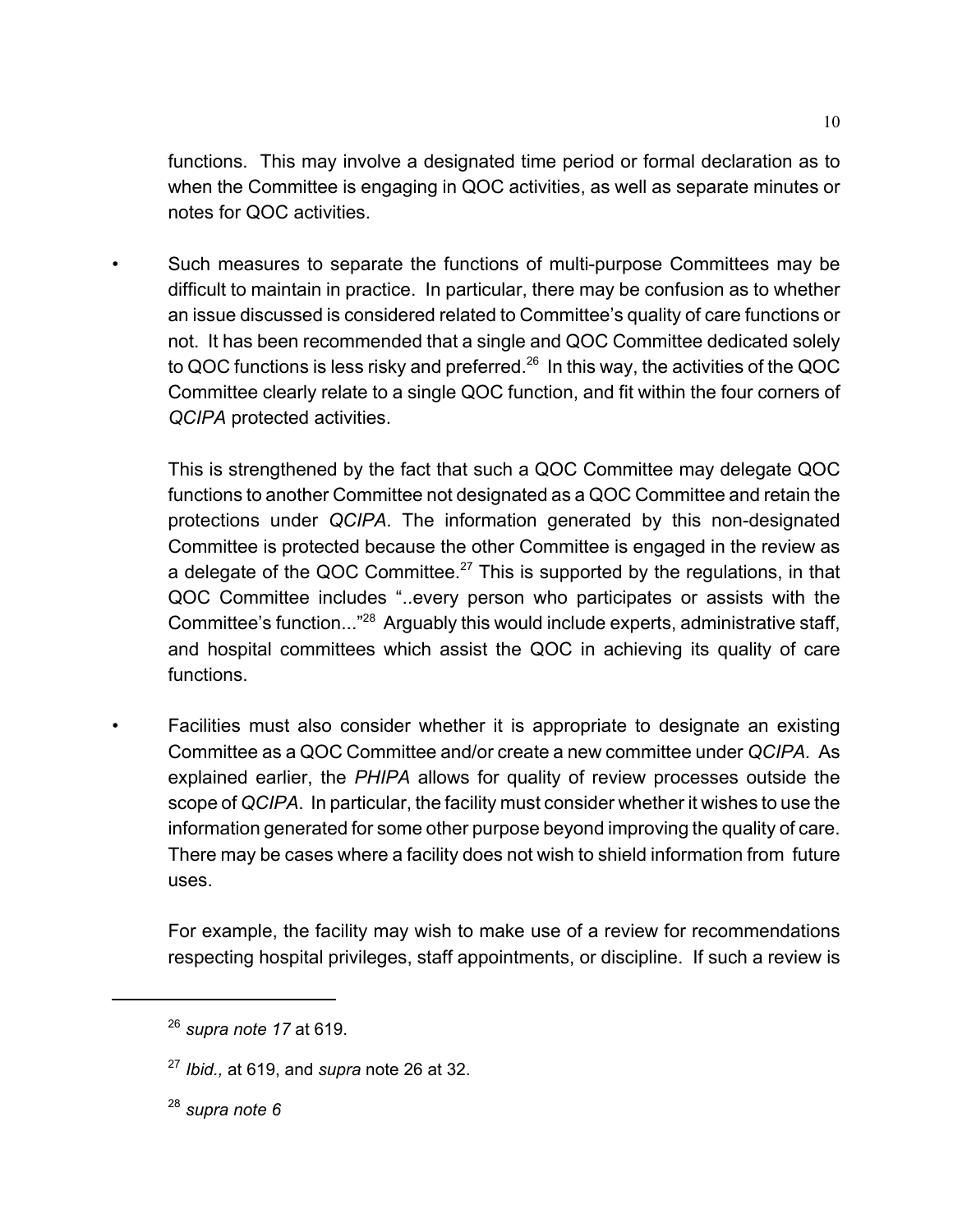conducted by a QOC Committee under *QCIPA*, the information generated out of the review may not be used. Rather, an entirely separate investigation and analysis must be conducted. Such a review ought to be conducted by another committee outside the scope of *QCIPA.* Further, staff should explicitly advised that such a review is outside the purview of *QCIPA* and not protected from future uses.

It is essential that there be a structure in place for determining whether a review of care should be conducted under *QCIPA.* There needs to be a central coordinating point to the structure, namely one designated individual who is assigned primary responsibility for quality of care activities throughout a facility. The person ought to be appointed a member of the QOC Committee. This designated individual should also be a member and the main contact for the QOC Committee, and receive notification of adverse incidents, and determine whether a *QCIPA* review is warranted. Such immediate notification should occur before any review by unit managers or department heads is conducted, so that an appropriate determination can be made.

In this way, the information provided to the primary contact as a member of the QOC Committee may be protected as QOC Information. This is particularly important for incidents which give rise to more serious quality of care concerns and merit reviews that need the protection of *QCIPA*. Otherwise, ad hoc or departmental reviews by a non QOC Committee Member would not be protected under *QCIPA*. 29

*•* When determining the composition of the QOC Committee, it is important that Committee Members ensure there is no conflict of interest. For example, if a staff member's actions are under a review, then a manager who exercises control over the terms and conditions of employment should not sit on the Committee for that review. If the manager sits on the Committee, the manager cannot use the information generated out of the QOC Committee Review in investigating the staff member's conduct for disciplinary purposes. Practically, it would be extremely unworkable for a manager to disregard QOC information learned during their work as a QOC Committee member when considering whether to impose discipline.

### **V. Quality of Care Information**

<sup>29</sup> *Supra note 26* at 21.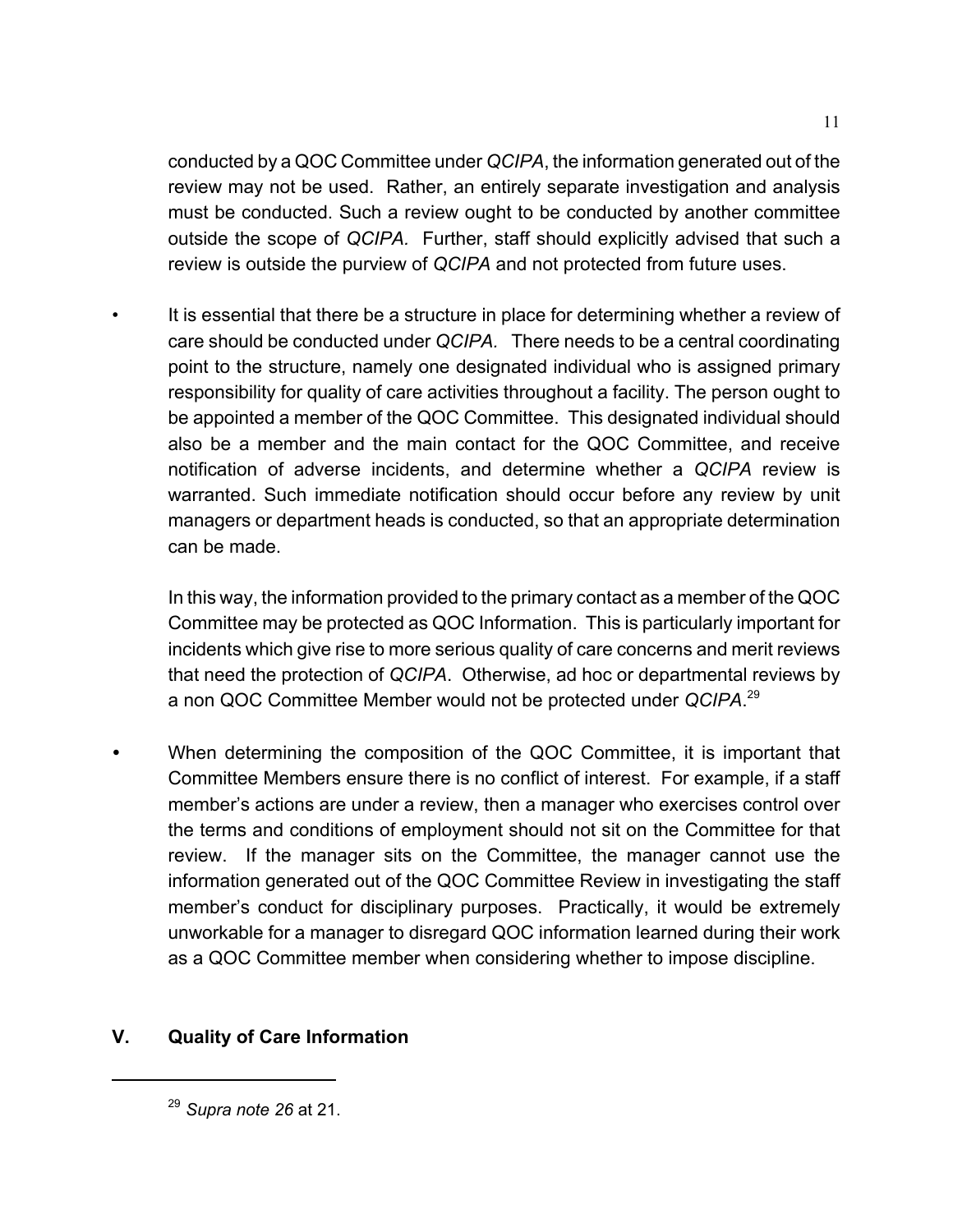As explained earlier, QOC information is prohibited from disclosure except as permitted under the Act. Quality of Care Information is any information, whether PHI or not, collected by, given, or prepared for a QOC Committee for the sole or primary purpose of assisting the Committee in carrying out its quality of care functions. *QCIPA* also excludes certain types of information as quality of care information, even though such information may come to light for the first time during a QOC Committee review. The following are excluded from the meaning of quality of care information:

- Information contained in a record that is maintained for the purpose of providing health care to an individual. This includes, but is not limited to the patient's chart. Other records are maintained in order to care for patients beyond the chart and may include kardexes, electronic records, nursing reports during shift exchange, nurses' working notes, or prescriptions.
- Information contained in a record that is required by law to be created or maintained; and
- Information which is specifically excluded by the Regulations. To date, there are only two exceptions which have been prescribed: the fact that a quality of care committee met or conducted a review; and when the meeting or review took place.<sup>30</sup> Arguably, this would not include any further details respecting what was discussed, or the subject matter or specific incident under review.
- facts contained in a record of an incident involving the provision of health care to an individual, except if the facts involving the incident are also fully recorded in a health care record.<sup>31</sup>

The following categories of information would fall outside the exclusion:

facts which do not relate to an incident involving the provision of health care. This would be a narrow exception and immaterial as the most contentious facts in a subsequent legal proceeding would be the provision of health care and the incident arising thereof;

<sup>&</sup>lt;sup>30</sup> Ontario Regulation 330/04, section 2.

<sup>31</sup> *supra note 6*, section 1.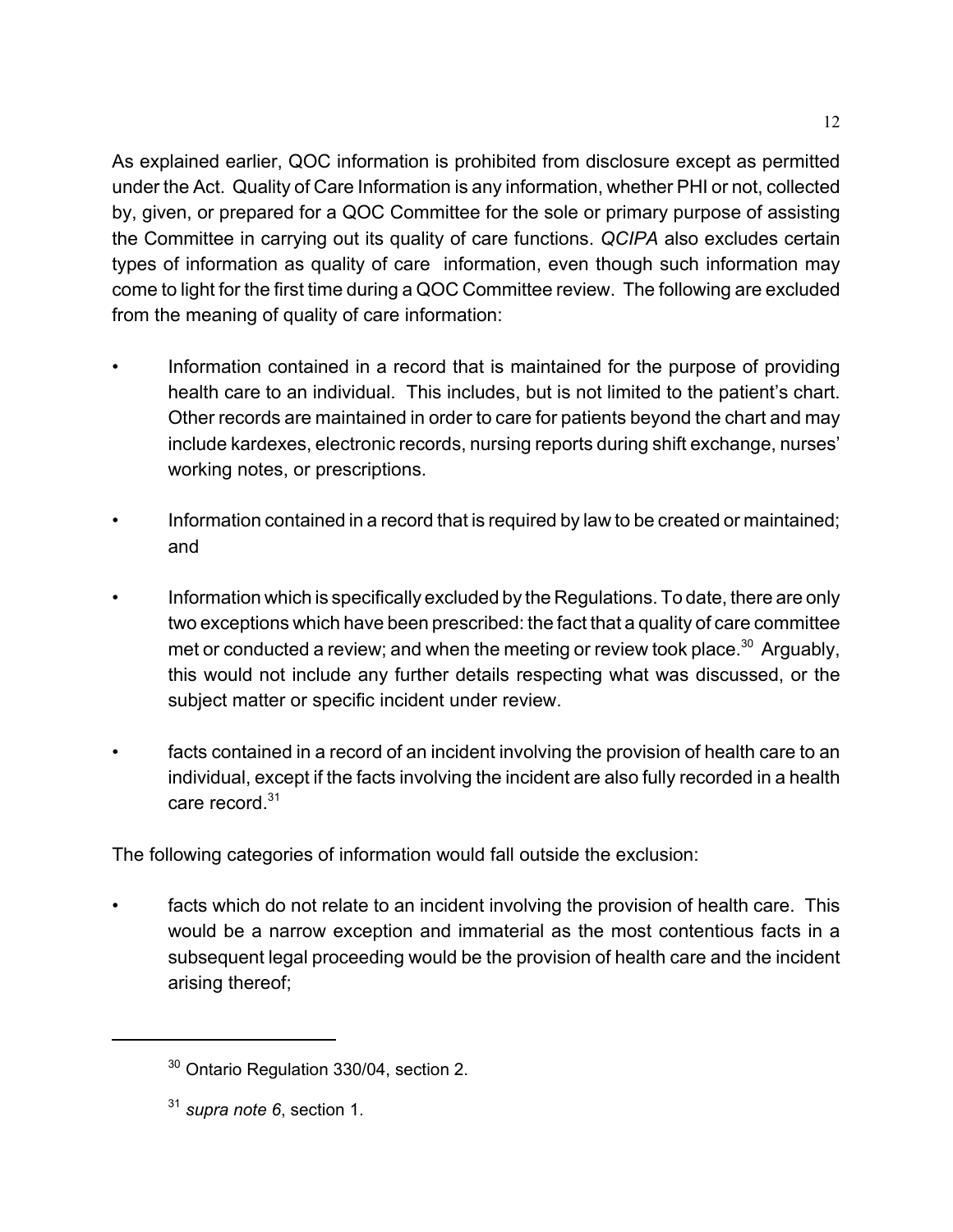facts of an incident which are not written down or recorded during the course of a QOC Review. Again, it seems untenable that a QOC Committee would not in practice have some method of recording statements made by professionals involved in the care of a patient, whether by formal (stenographer), or informal means (working notes made by Committee members);

The exclusion respecting "facts of an incident" from quality of care information significantly limits the protections afforded during *QCIPA* reviews and requires careful consideration when advising clients. In particular, *facts of an incident related to the provision of health care to a specific individual*, *which are not recorded in a patient's chart* and revealed in a review conducted by the QOC Committee may be disclosed in a legal proceeding *if they are recorded*. This means that facts not recorded in a patient's chart and then recorded by a QOC Committee, are not protected under *QCIPA*. It is important to note that this exclusion applies to recorded and not oral facts.

There is an argument that this exclusion extends beyond incident reports to include facts of an incident recorded in many different types of documents, so long as the facts are not included in the patient's charts: interview notes or other working notes of the QOC Committee; minutes of a meeting of the QOC Committee; and other documents created by or for the Committee such as a personal account of an incident by a health care professional and given to the QOC Committee.

This exclusion draws a distinction between "fact" and "opinion." It is recognized that opinions and evaluations made by the QOC Committee are protected, including evaluations of the delivery of health care in a particular incident, or recommendations for improving the quality of care. It is unclear however whether all information related to an incident involving a patient would not be protected under *QCIPA.* In particular, the distinction between fact and opinion in the delivery of health care is unclear, as many observations subjective components and there are often competing interpretations of the same event. The fact that a health care professional failed to administer a medication is clearly a fact. However, the views formed by one health care professional that a patient looked pale or faint, or opinions/assessments made from the vital signs of a patient such as the elevated blood pressure of a patient are more problematic. The question arises as to whether such subjective or evaluative aspects of health care constitute facts of an incident.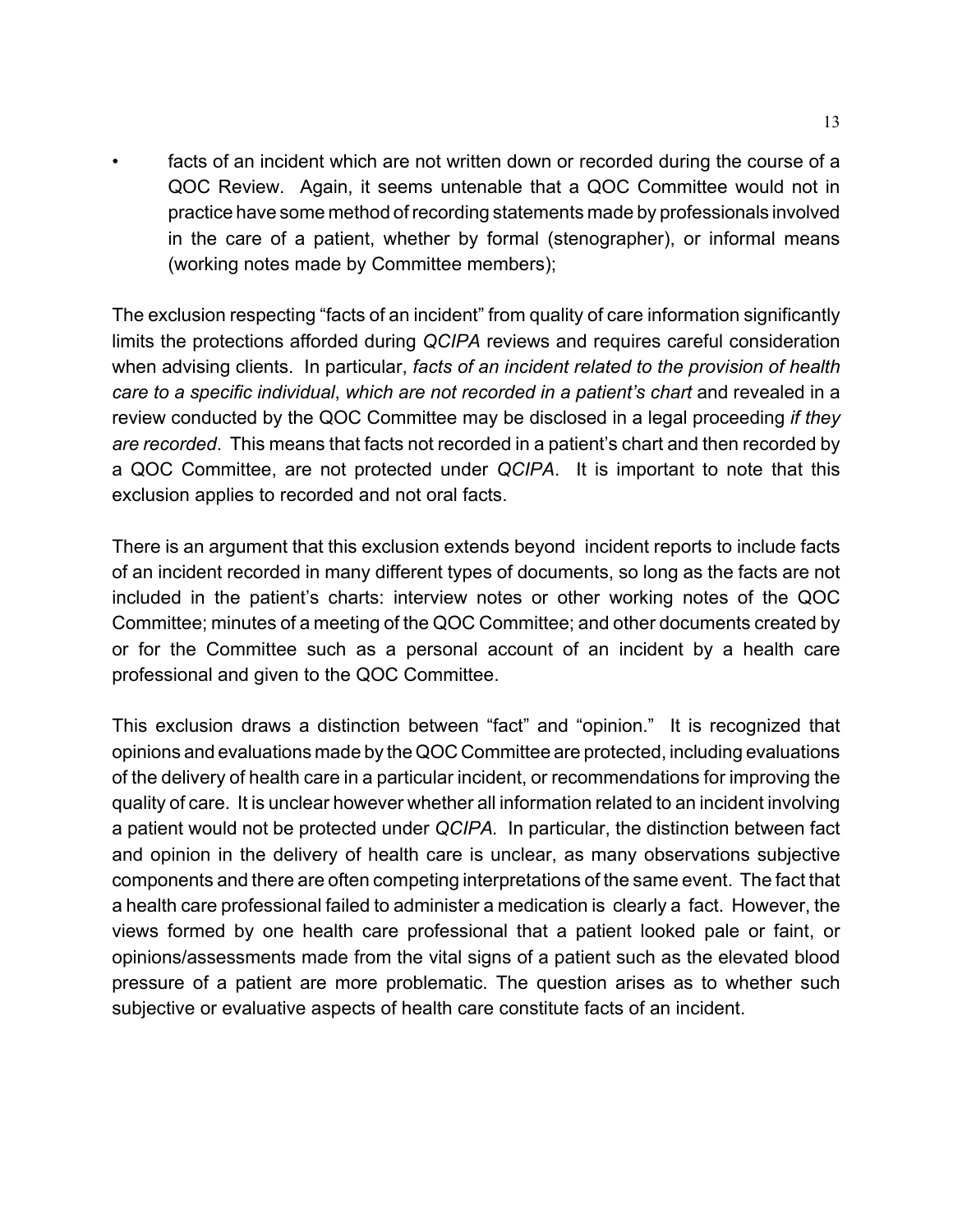In addition, facts are also interwoven with subjective opinion or evaluations. This poses the practical problem of how to separate out such information to shield quality of care information.

The policy reasons behind this exclusion attempt to strike a balance between protecting "quality of care" information and ensuring that the patient's right to access facts of an incident is not compromised. In particular, the exclusion qualifies the protection under *QCIPA* and ensures patients have a complete record of his/her health information. This was confirmed by the remarks made by the Minister of Health & Long-Term Care to the General Standing Committee when Bill 31 was introduced:

This legal protection for quality of care information is available only if the facts of a medical incident are recorded in the patient's file. The information provided to the quality of care committee and the opinions of committee members would be shielded from disclosure in legal proceedings as well as most other disclosures outside the hospital. In this way, we have carefully balanced the need to promote quality care with the need to ensure accountability.<sup>32</sup>

It remains to be seen whether the balance has been appropriately struck or whether health care professionals will be reluctant to engage in discussions respecting an incident considering this exclusion. In particular, professionals must be aware that facts of an incident provided to the QOC Committee may not be protected. In particular, facts not included in a patient's record will not be shielded as quality of care information even if they are recorded in the context of a review by a quality of care committee.

The author views this section as potentially hampering the goal of encouraging full and frank discussions. In the context of litigation, facts are often the most important aspect of a case. It is the facts that determine the outcomes and liability. Furthermore, facts are often disputed and there may be several versions of events as between health care professionals. While it is mandated for professionals to enter complete and accurate entries in the chart, the practical reality in health care institutions across Canada is that all facts or details of an incident may not be fully recorded in the chart. Often the main facts of an incident are charted, and further details are inevitably disclosed in the context of a quality of care review where lengthy interviews are conducted. The question arises as to whether there is any limit as to when facts are "fully recorded", or whether all details which supplement the patient's chart may be disclosed.

<sup>32</sup> *Legislative Assembly of Ontario, Minutes of the Standing Committee on General Government,* January 26, 2004, available http://www.ontla.on.ca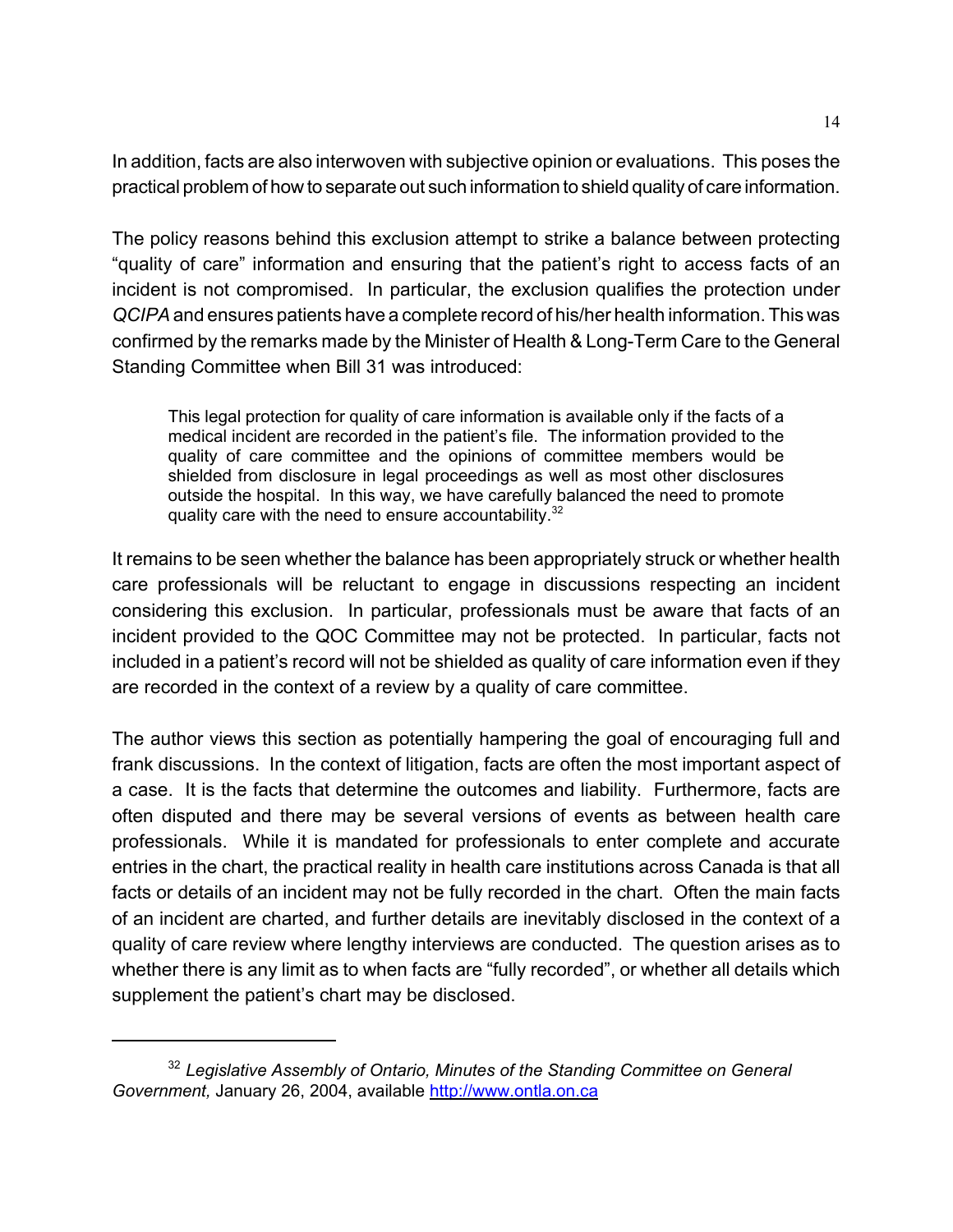Furthermore, the Act imposes no limitations on who records the facts: the interviewer or the interviewee. Therefore, working notes of an interview not verified by a professional as accurate may be disclosed and be an unreliable and prejudicial source of information.

In light of the fact that a review conducted under *QCIPA* is voluntary (a person "...*may* disclose any information to a quality of care committee for the purposes of the committee,"33), it is questionable as to whether this exclusion is appropriate. In circumstances involving a serious or critical incident, and where litigation is contemplated, it may be advisable not to participate in a review under *QCIPA*. Otherwise, the process under *QCIPA* may become a discovery process respecting the facts of an incident and impede on traditional privileges such a litigation privilege or solicitor-client privilege, which may have otherwise protected such information.

It is interesting to note that Ontario did not adopt legislation in other provinces and only exclude medical and hospital records from being privileged. For example, both Nova Scotia and Alberta protects all information provided to a statutorily recognized quality of care committee with the exception of "original medical and hospital records pertaining to a patient."34 The wording in Saskatchewan is broader but distinct from Ontario in that it excludes medical and hospital records that are "prepared as a result of an incident in a hospital, unless the facts relating to that incident are also fully recorded on a record..."<sup>35</sup> prepared for the purpose of providing care and treatment to a patient. In Ontario, disclosure extends beyond patient records to include written facts not in a chart and disclosed to the QOC Committee.

The following are some practical tips in dealing with this exclusion:

• The Ontario Hospital Association has recommended that any factual information is recorded separately from other information generated as part of a *QCIPA* review.<sup>36</sup> Further, health care professionals being interviewed ought to be clearly advised that facts not contained in the patient's chart may be subject to disclosure and are not

<sup>36</sup> *Supra note 26* at 28.

<sup>33</sup> *Supra note 6*, section 4(1).

<sup>34</sup> *Alberta Evidence Act* R.S.A. 2000, c. A-18, *Evidence Act* R.S.N.S. 1980, c.154.

<sup>35</sup> *Saskatchewan Evidence Act* R.S.S. 1978, c. S-16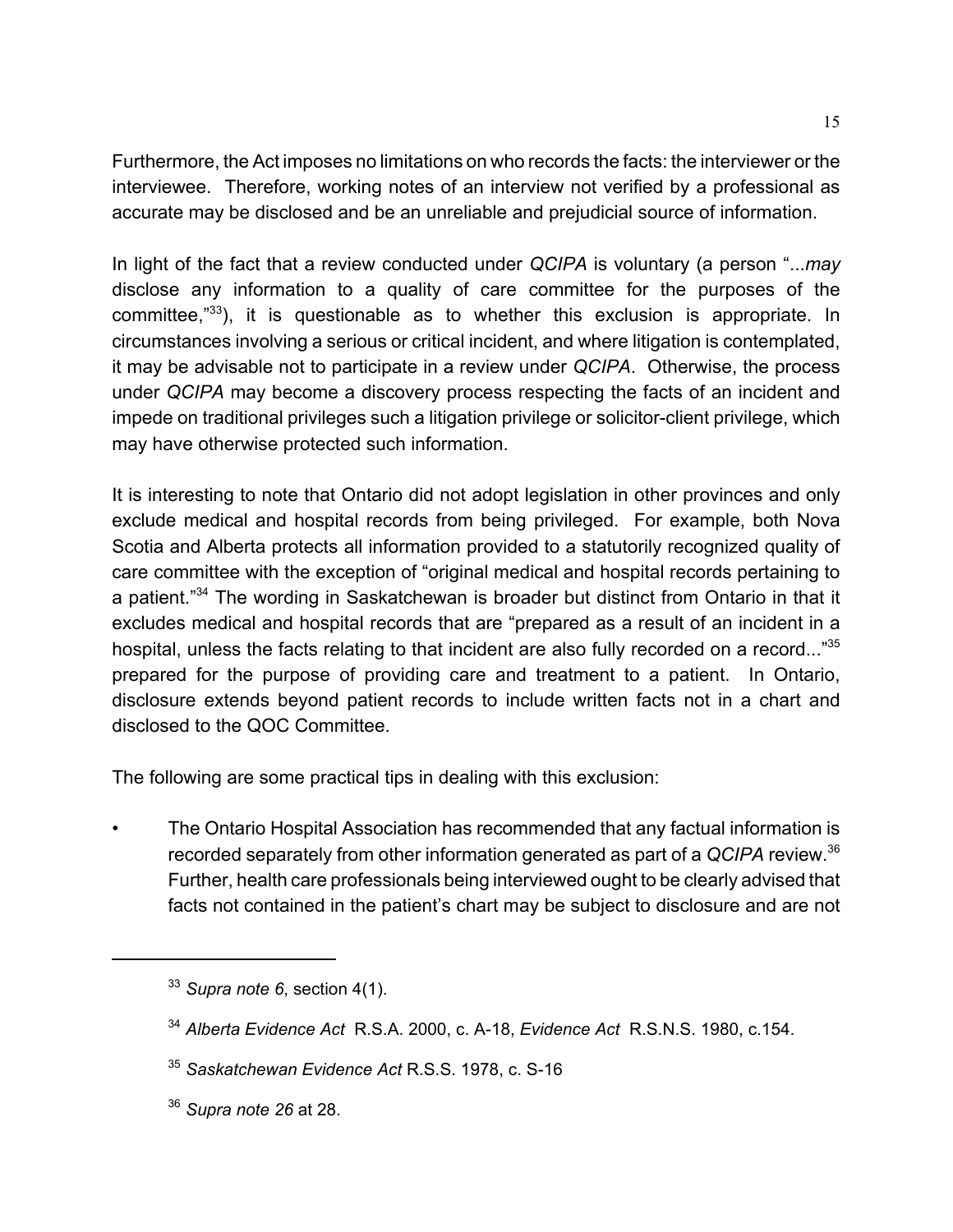privileged. They should also be advised in advance of what is being recorded. This is necessary so professionals do not misunderstood the process or have a false sense of security. Professionals should also be afforded an opportunity to review what facts have been documented in the patient's chart before being interviewed;

- There ought to be reliable means chosen to document any facts, such as professionals verifying notes made by others in the course of an interview, or the use of a stenographer;
- In most cases, the facts contained in an incident report are not protected from disclosure and professionals ought to limit the information in the incident report to facts as opposed to opinion, subjective views, or any assessment of fault. The Ontario Hospital Association recommends that for serious or critical incidents staff should not complete an incident report, but should notify their manager or the manager responsibility for quality of care activities, who are responsible to coordinate the review and guide staff in the appropriate way to report the incident.  $37$
- Professionals should make complete notes of all important facts in the patient's chart at the time of the incident, and use late-entries as necessary. Further, any independent notes for serious or critical incidents should be made in the context of solicitor-client or litigation privilege, in so far as possible.
- In cases involving serious or critical incidents, it is important that facilities and professionals each have counsel to advise whether participation in the quality of review process under *QCIPA* is advisable. This is particularly important where harm has resulted to a patient, the facts are contentious or disputed, and litigation is likely.

### *The Collection of Information by the QOC Committee*

Any person may disclose any information, including Personal Health Information, to a Quality of Care Committee for its quality of care functions without a patient's consent,

<sup>37</sup> *Ibid.,* at 23.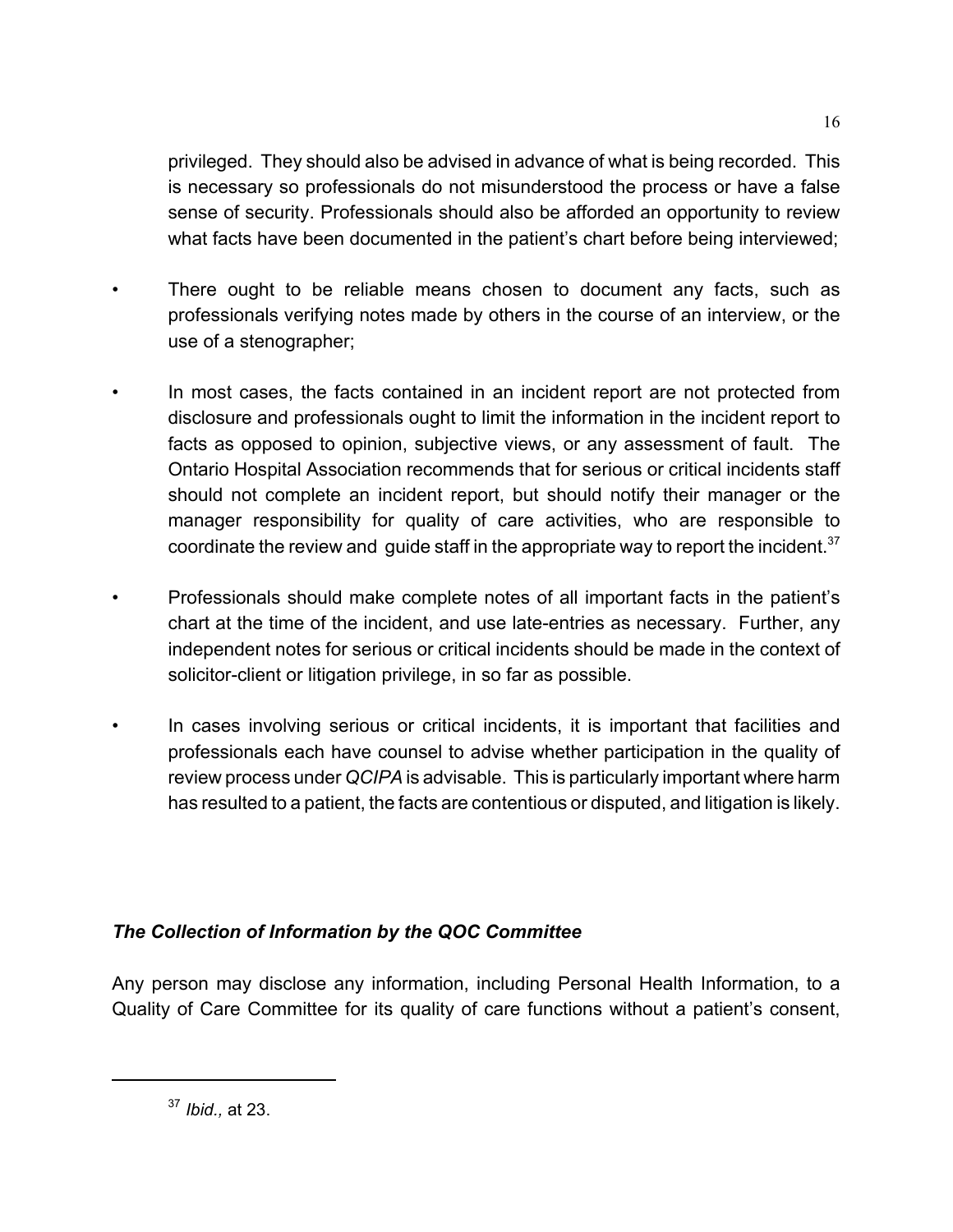despite a provision in any other Act, including *QCIPA* and *PHIPA*. 38 It appear that while a person has the discretion to disclose information, the Quality of Care Committee cannot compel a person to provide information under *QCIPA*.

The disclosure provisions are strengthened by the immunity and non-retaliation parts of *QCIPA.* So long as a person discloses information in good faith to a QOC committee, no action or other proceeding may be initiated against the person making the disclosure. In addition, a person who has disclosed information to a QOC may not be penalized in any way. In particular, a person may not be dismissed, suspended, demoted, disciplined, harassed, or "otherwise disadvantaged" for reasons related to the disclosure.<sup>39</sup>

### *Disclosure*

### *General Prohibition of Disclosure beyond QOC Committee Members*

The general rule is that no person is allowed to disclose quality of care information except as specifically authorized under *QCIPA*. 40 "Disclose" is given a special meaning under *QCIPA* and refers to providing or making information available to a person who is not a member of the quality of care committee with which the information is associated.<sup>41</sup> Therefore, any person is prohibited from sharing that information with any person other than a QOC Committee member. This means that health care professionals who learn quality of care information in the course of a review would be prohibited from disclosing that information to their colleagues and other facility staff.

The Regulations provide that a member of a QOC Committee member includes every person who "participate or assists" with the committee's quality of care functions.<sup>42</sup> Therefore, experts, physicians, nurses, and other staff who provide advice related to quality of care matters, would be included in this expansive definition of the QOC Committee. The QOC Committee may provide QOC information to such individuals in

- <sup>39</sup> *Supra note 6*, sections 8(1) & 6(1).
- <sup>40</sup> *Ibid.,* section 4(1).
- <sup>41</sup> *Ibid.,* section 1.
- <sup>42</sup> *Ontario Regulation 330/04,* section 3.

<sup>38</sup> *Supra note* 6, section 3(1).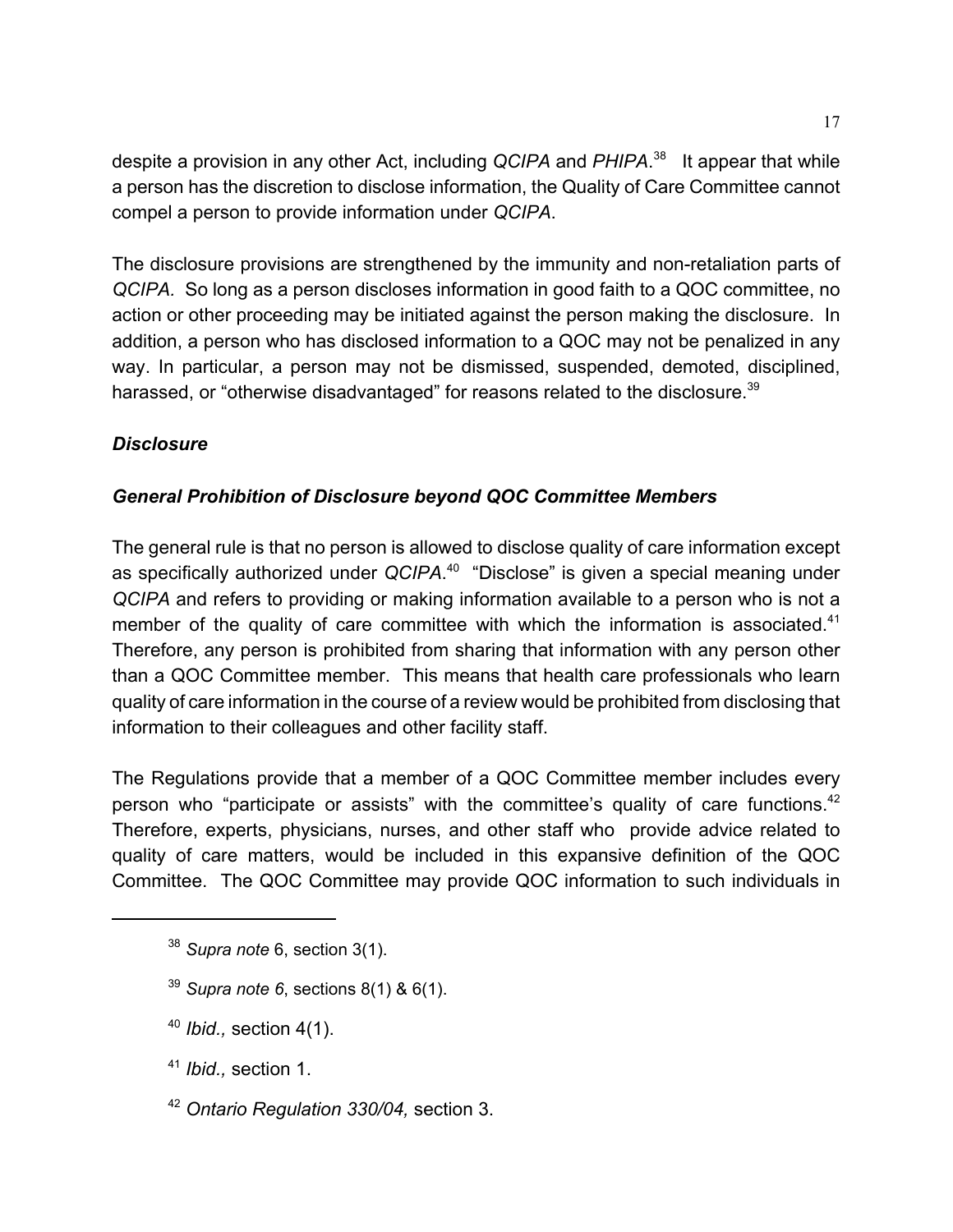order to fulfill its quality of care mandate, without being considered a disclosure under *QCIPA.* 

Further, the Act makes it an offence for a person to disclose QOC information where it is not authorized. Such an offence is punishable by a fine of up to \$50 000 for individuals and up to \$250 000 for organizations or corporations.<sup>43</sup>

### *Permissible Disclosures*

When considering permissible disclosures, it is important to first consider whether the information prepared for or collected by QOC Committee constitutes QOC information, and is even subject to protection at all. The following chart summarizes information that may be disclosed to a patient and in a legal proceeding:  $44$ 

<sup>43</sup> *Ibid.,* section 7(1).

<sup>44</sup> *Overview of Care Initiatives under the Quality of Care Information Protection Act, 2004: An Overview & FAQs* (2004, Cassels Brock & Blackwell LLP) and available at http://www.casselsbrock.com.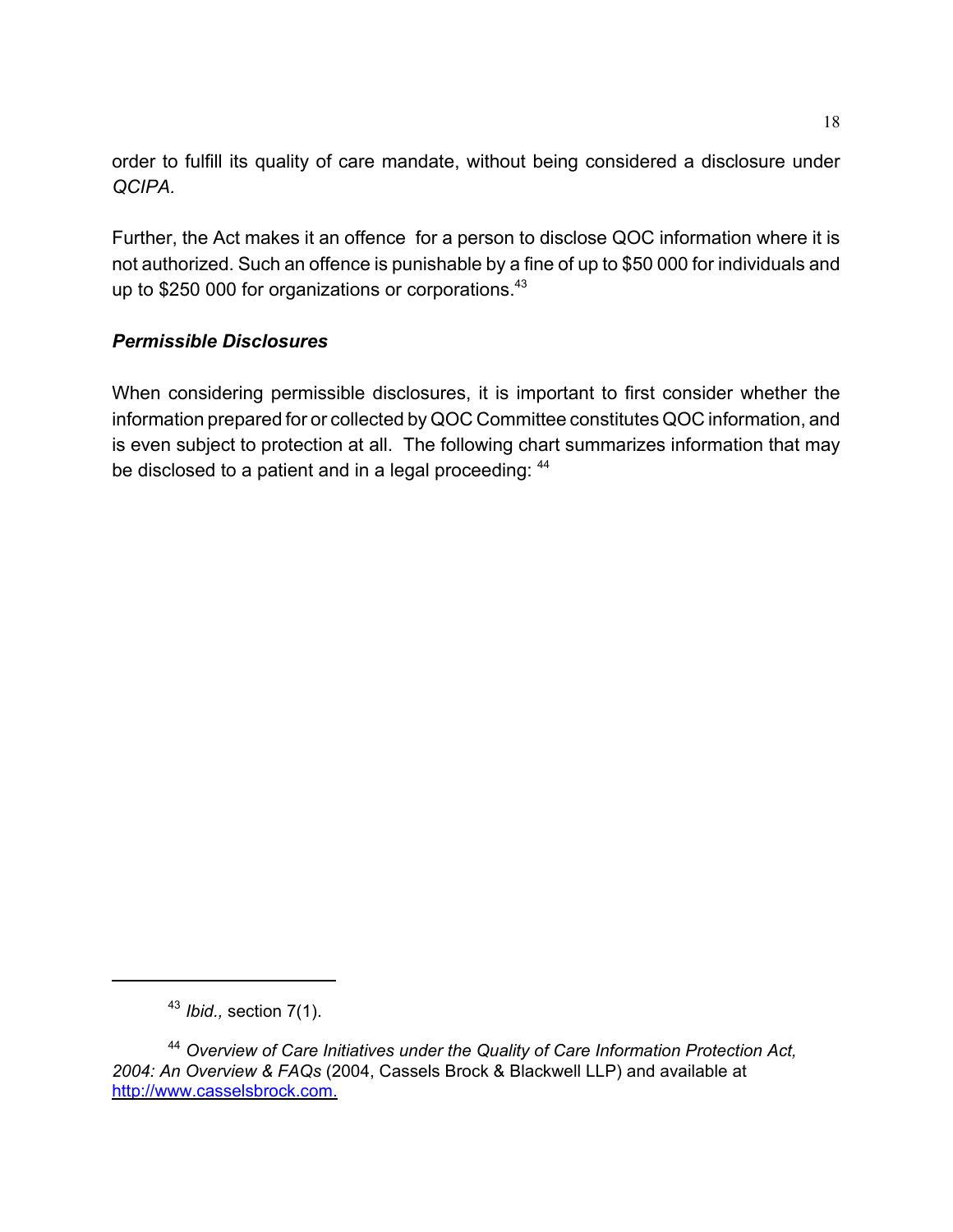| <b>Not Privileged</b>                                                                                                                                                                                                                                                                                                                           | <b>Privileged</b>                                                                                                                                                                                                                                                                                                                                                                                                   |
|-------------------------------------------------------------------------------------------------------------------------------------------------------------------------------------------------------------------------------------------------------------------------------------------------------------------------------------------------|---------------------------------------------------------------------------------------------------------------------------------------------------------------------------------------------------------------------------------------------------------------------------------------------------------------------------------------------------------------------------------------------------------------------|
| - Recorded Facts of an Incident: Any recorded<br>facts of an incident involving the provision of<br>health care collected by or prepared for the QOC<br>Committee, if these same facts are not in the<br>patient's chart. This may include incident reports,<br>interview notes, or other documentation generated<br>by or for a QOC Committee. | - Quality of care information includes largely<br>opinion including conclusions, evaluations,<br>assessments, expert advice made by the<br>QOC Committee based on the facts.<br>- Such QOC information may be in the form of<br>minutes, reports or discussions/deliberations of<br>the QOC Committee.<br>- This also includes findings or recommendations<br>set out in a report prepared by the QOC<br>Committee. |
| - Patient health records and documents required<br>by law                                                                                                                                                                                                                                                                                       | - Oral facts: unrecorded facts of an incident<br>involving the provision of health care.                                                                                                                                                                                                                                                                                                                            |
| - The fact that a Quality of Care Committee met or<br>conducted a review, and when the meeting or<br>review took place.                                                                                                                                                                                                                         |                                                                                                                                                                                                                                                                                                                                                                                                                     |
| - Any follow-up action taken by management in<br>response to QOC Committee review, so long as it<br>does not include the findings or recommendations<br>of the QOC Committee upon which the actions<br>were based.                                                                                                                              |                                                                                                                                                                                                                                                                                                                                                                                                                     |

19

If the information at issue is considered quality of care information, consideration must then be had to whether *QCIPA* authorizes the disclosure of QOC information and by whom. These are set out below, along with how the recipient may use QOC information:

The Act limits the disclosure of QOC information even within an organization to management of a health facility, which includes both senior management staff and governing bodies such as the board of directors. A Quality of Care Committee has the discretion to disclose quality of care information to management of a facility where the committee considers it appropriate to do so "...for the purpose of improving or maintaining the quality of health care provided in or by the facility."45

<sup>45</sup> *supra note 6*, section 4(3).